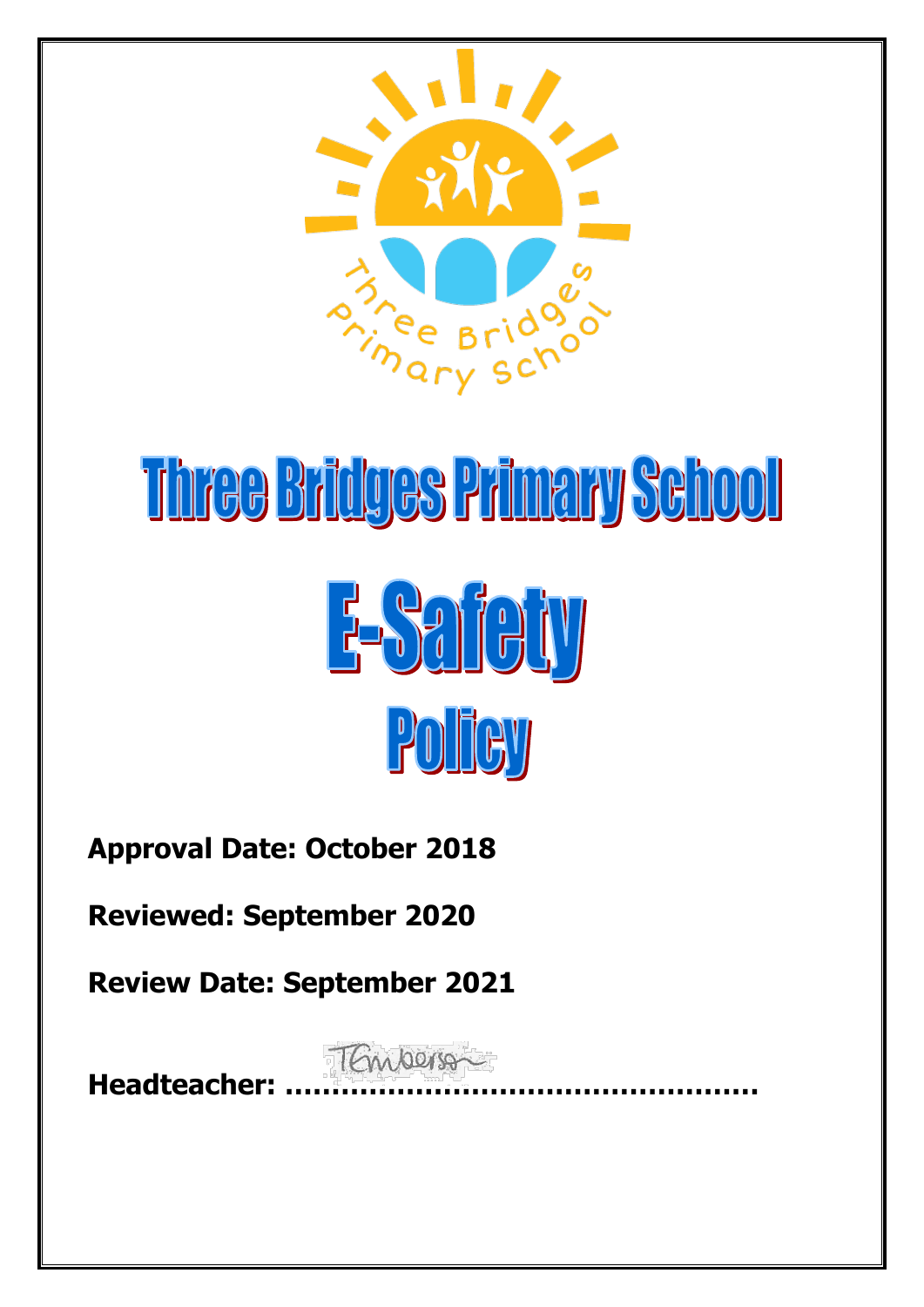# **E-Safety (Digital Safety) Policy**

## **Schedule for Development/ Monitoring/Review**

The implementation of this e-safety policy will be monitored by: **The Headteacher**

Monitoring will take place at regular intervals: **Annually**

The E-Safety Policy will be reviewed annually, or more regularly in the light of any significant new developments in the use of the technologies, new threats to e-safety or incidents that have taken place.

Should serious e-safety incidents take place, the following external persons/agencies should be informed: **MASH, CEOP, The Police**

#### **Scope of the Policy**

This policy applies to all members of the school community (including staff, pupils, volunteers, parents / carers, visitors, community users) who have access to and are users of school ICT systems, both in and out of the school.

The Education and Inspections Act 2006 empowers Headteachers to such extent as is reasonable, to regulate the behaviour of pupils when they are off the school site and empowers members of staff to impose disciplinary penalties for inappropriate behaviour. This is pertinent to incidents of cyber bullying, or other e-safety incidents covered by this policy, which may take place outside of the school, but is linked to membership of the school. The 2011 Education Act increased these powers with regard to the searching for and of electronic devices and the deletion of data. In the case of both acts, action can only be taken over issues covered by the published Behaviour Policy.

The school will deal with such incidents within this policy and associated behaviour and anti-bullying policies and will, where known, inform parents/carers of incidents of inappropriate e-safety behaviour that take place out of school.

#### **Roles and Responsibilities**

The following section outlines the e-safety roles and responsibilities of individuals and groups within the school:

## **Governors:**

Governors are responsible for the approval of the E-Safety Policy and for reviewing the effectiveness of the policy. This will be carried out by the **Outcomes for Pupils** Committee receiving regular information about e-safety incidents and monitoring reports.

## **Our Safeguarding governor, Andrew Eley, includes E-Safety as part of his role.**

The role of the E-Safety governors will include:

- regular meetings with the **E-Safety Co-ordinators, Steven Rowe and Jenni Reilly**
- regular monitoring of e-safety incident logs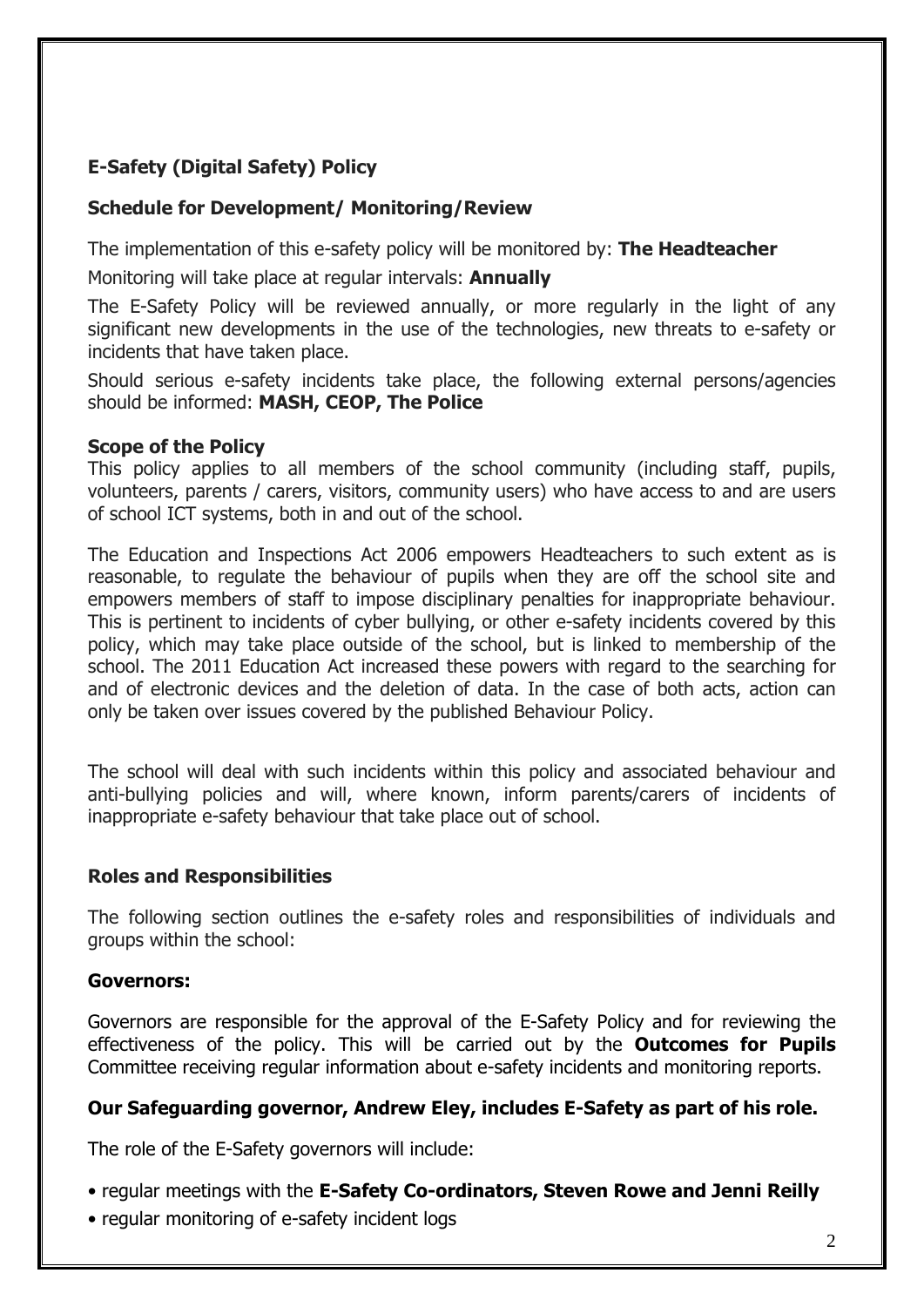- regular monitoring of filtering / change control logs
- reporting to relevant governors' committee

## **Headteacher:**

• The Headteacher has a duty of care for ensuring the safety (including e-safety) of members of the school community, though the day to day responsibility for e-safety will be delegated to the E-Safety Co-ordinator.

• The Headteacher (Designated Safeguarding Lead) and (Deputy Headteachers) Deputy Safeguarding Leads are aware of the procedures to be followed in the event of a serious e-safety allegation being made against a member of staff.

• The Headteacher is responsible for ensuring that the E-Safety Co-ordinators and other relevant staff receive suitable training to enable them to carry out their e-safety roles and to train other colleagues, as relevant.

• The Headteacher will ensure that there is a system in place to allow for monitoring and support of those in school who carry out the internal e-safety monitoring role. This is to provide a safety net and also support to those colleagues who take on important monitoring roles

• The Headteacher will receive regular monitoring updates from the E-Safety Coordinators.

## **E-Safety Co-ordinators:**

• takes day to day responsibility for e-safety issues and has a leading role in establishing and reviewing the school e-safety policies/documents

• ensures that all staff are aware of the procedures that need to be followed in the event of an e-safety incident taking place.

- provides training and advice for staff.
- liaises with the relevant bodies e.g. SWGfL, SCOMIS, CEOP, CAS, Local Authority.
- liaises with school technical staff

• receives reports of e-safety incidents and creates a log of incidents to inform future esafety developments

• meets regularly with E-Safety governors to discuss current issues, review incident logs and filtering / change control logs

• reports regularly to the Headteacher

## **Technical staff:**

JSPC Services is responsible for ensuring:

• that the school's technical infrastructure is secure and is not open to misuse or malicious attack

• that the school meets required e-safety technical requirements and any Local Authority / other relevant body E-Safety Policy / Guidance that may apply.

• that users may only access the networks and devices through a properly enforced password protection policy, in which passwords are regularly changed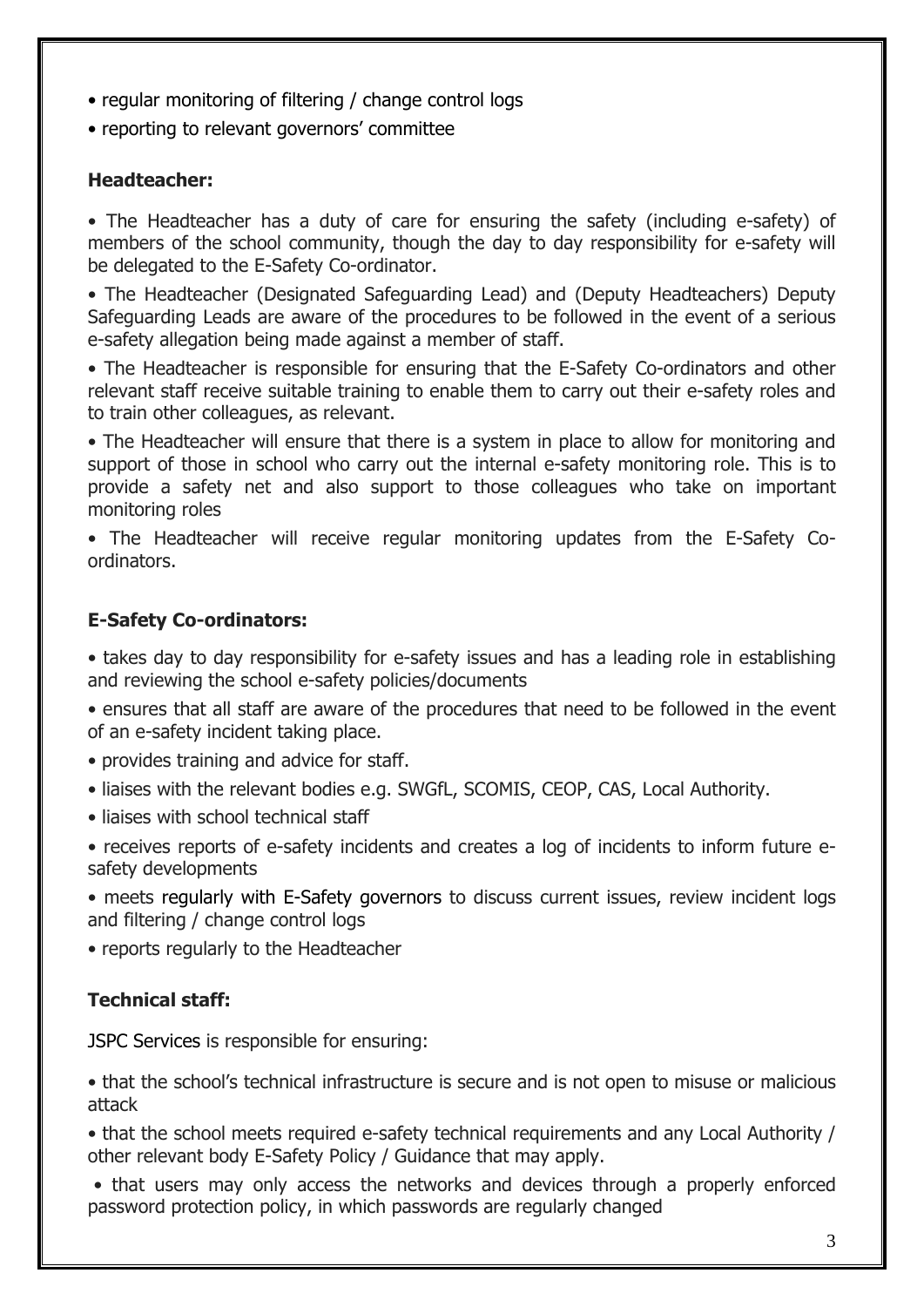- filtering is applied and updated on a regular basis
- that they keep up to date with e-safety technical information in order to effectively carry out their e-safety role and to inform and update others as relevant
- that the use of the network/internet /remote access/email is regularly monitored in order that any misuse/attempted misuse can be reported to the Headteacher for investigation/ action/sanction

• that monitoring software/systems are implemented and updated as agreed in school policies.

## **Teaching and Support Staff are responsible for ensuring that:**

- they have an up to date awareness of e-safety matters and of the current school e-safety policy and practices
- they have read, understood and signed the Staff Acceptable Use Policy/Agreement (AUP)
- they report any suspected misuse or problem to the Headteacher/E-Safety Co-ordinators for investigation, action or sanction
- all digital communications with pupils/parents/carers should be on a professional level and only carried out using official school systems
- e-safety issues are embedded in all aspects of the curriculum and other activities
- pupils understand and follow the e-safety and acceptable use policies
- pupils have a good understanding of research skills and the need to avoid plagiarism and uphold copyright regulations

• they monitor the use of digital technologies, mobile devices, cameras etc. in lessons and other school activities (where allowed) and implement current policies with regard to these devices

• in lessons where internet use is pre-planned, pupils should be guided to sites checked as suitable for their use and that processes are in place for dealing with any unsuitable material that is found in internet searches

#### **Designated Safeguarding Lead is trained in e-safety issues and be aware of the potential for serious child protection / safeguarding issues to arise from:**

- sharing of personal data
- access to illegal/inappropriate materials
- inappropriate on-line contact with adults / strangers potential or actual incidents of grooming
- cyber-bullying

# **Pupils:**

• are responsible for using the school digital technology systems in accordance with the Pupil Acceptable Use Policy

• have a good understanding of research skills and the need to avoid plagiarism and uphold copyright regulations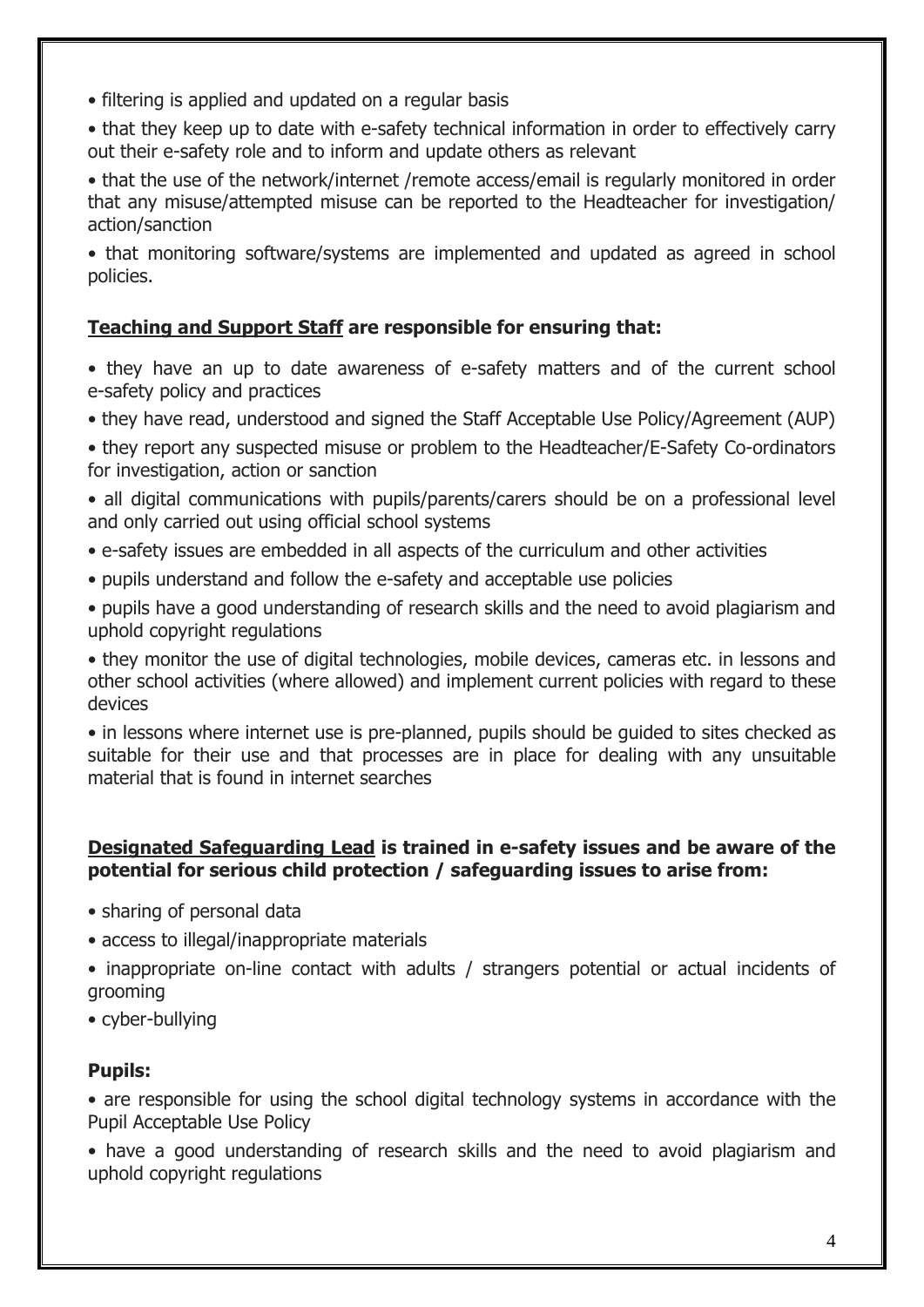• need to understand the importance of reporting abuse, misuse or access to inappropriate materials and know how to do so

• will be expected to know and understand policies on the use of mobile devices and digital cameras. They should also know and understand policies on the taking/use of images and on cyber-bullying.

• should understand the importance of adopting good e-safety practice when using digital technologies out of school and realise that the school's E-Safety Policy covers their actions out of school, if related to their membership of the school.

## **Parents/Carers:**

Parents/Carers play a crucial role in ensuring that their children understand the need to use the internet/mobile devices in an appropriate way. The school will take every opportunity to help parents understand these issues through Termly Learning Conferences, newsletters, letters, website and information about national/local e-safety campaigns/ literature.

Parents and carers will be encouraged to support the school in promoting good e-safety practice and to follow guidelines on the appropriate use of:

- digital and video images taken at school events
- access to parents' sections of the website and on-line pupil records
- their children's personal devices in the school (where this is allowed).

#### **Community Users:**

Community Users who access school systems / website as part of the wider school provision will be expected to sign a Community User AUA before being provided with access to school systems.

#### **Policy Statements**

#### **Education – pupils**

Whilst regulation and technical solutions are very important, their use must be balanced by educating pupils to take a responsible approach. The education of pupils in e-safety is therefore an essential part of the school's e-safety provision.

Children and young people need the help and support of the school to recognise and avoid e-safety risks and build their resilience.

E-safety is a focus in all areas of the curriculum and staff re-inforce e-safety messages across the curriculum. The e-safety curriculum is broad, relevant and provides progression, with opportunities for creative activities and is provided in the following ways:

• A planned e-safety curriculum is provided as part of Computing/PHSE/other lessons and is regularly revisited

• Key e-safety messages are reinforced as part of a planned programme of assemblies and tutorial/pastoral activities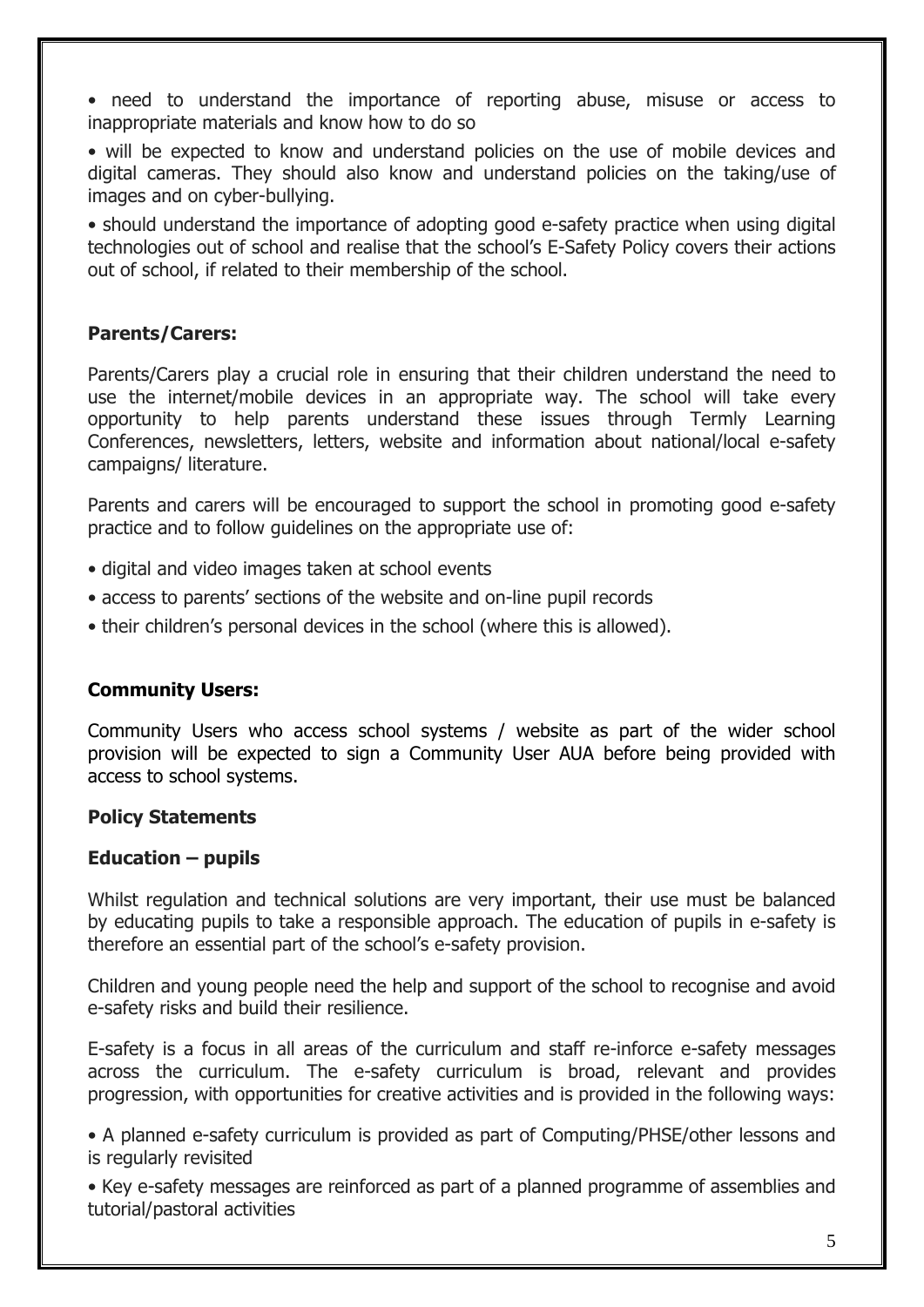• Pupils should be taught in all lessons to be critically aware of the materials/content they access on-line and be guided to validate the accuracy of information.

• Pupils should be taught to acknowledge the source of information used and to respect copyright when using material accessed on the internet

• Pupils should be helped to understand the need for the pupil Acceptable Use Agreement and encouraged to adopt safe and responsible use both within and outside school

• Staff should act as good role models in their use of digital technologies the internet and mobile devices

• In lessons where internet use is pre-planned, it is best practice that pupils should be guided to sites checked as suitable for their use and that processes are in place for dealing with any unsuitable material that is found in internet searches.

• Where pupils are allowed to freely search the internet, staff should be vigilant in monitoring the content of the websites the young people visit.

• It is accepted that from time to time, for good educational reasons, students may need to research topics (e.g. racism, drugs,) that would normally result in internet searches being blocked. In such a situation, staff can request that the Technical Staff can temporarily remove those sites from the filtered list for the period of study. Any request to do so, should be auditable, with clear reasons for the need.

## **Education – parents/carers**

Many parents and carers have only a limited understanding of e-safety risks and issues, yet they play an essential role in the education of their children and in the monitoring/ regulation of the children's on-line behaviours. Parents may underestimate how often children and young people come across potentially harmful and inappropriate material on the internet and may be unsure about how to respond.

The school will therefore seek to provide information and awareness to parents and carers through:

- Curriculum activities
- Letters, newsletters, web site
- Parents / Carers evenings / sessions
- High profile events / campaigns e.g. Safer Internet Day
- Reference to the relevant web sites / publications e.g.

#### **[www.swgfl.org.ukwww.saferinternet.org.uk/http://www.childnet.com/parent](http://www.swgfl.org.ukwww.saferinternet.org.uk/http:/www.childnet.com/parents-and-carers) [s-and-carers](http://www.swgfl.org.ukwww.saferinternet.org.uk/http:/www.childnet.com/parents-and-carers)**

## **[www.thinkyouknow.co.uk\(CEOP\)](http://www.thinkyouknow.co.uk(ceop)/)**

#### **Education – The Wider Community**

The school will provide opportunities for local community groups / members of the community to gain from the school's e-safety knowledge and experience. This may be offered through the following: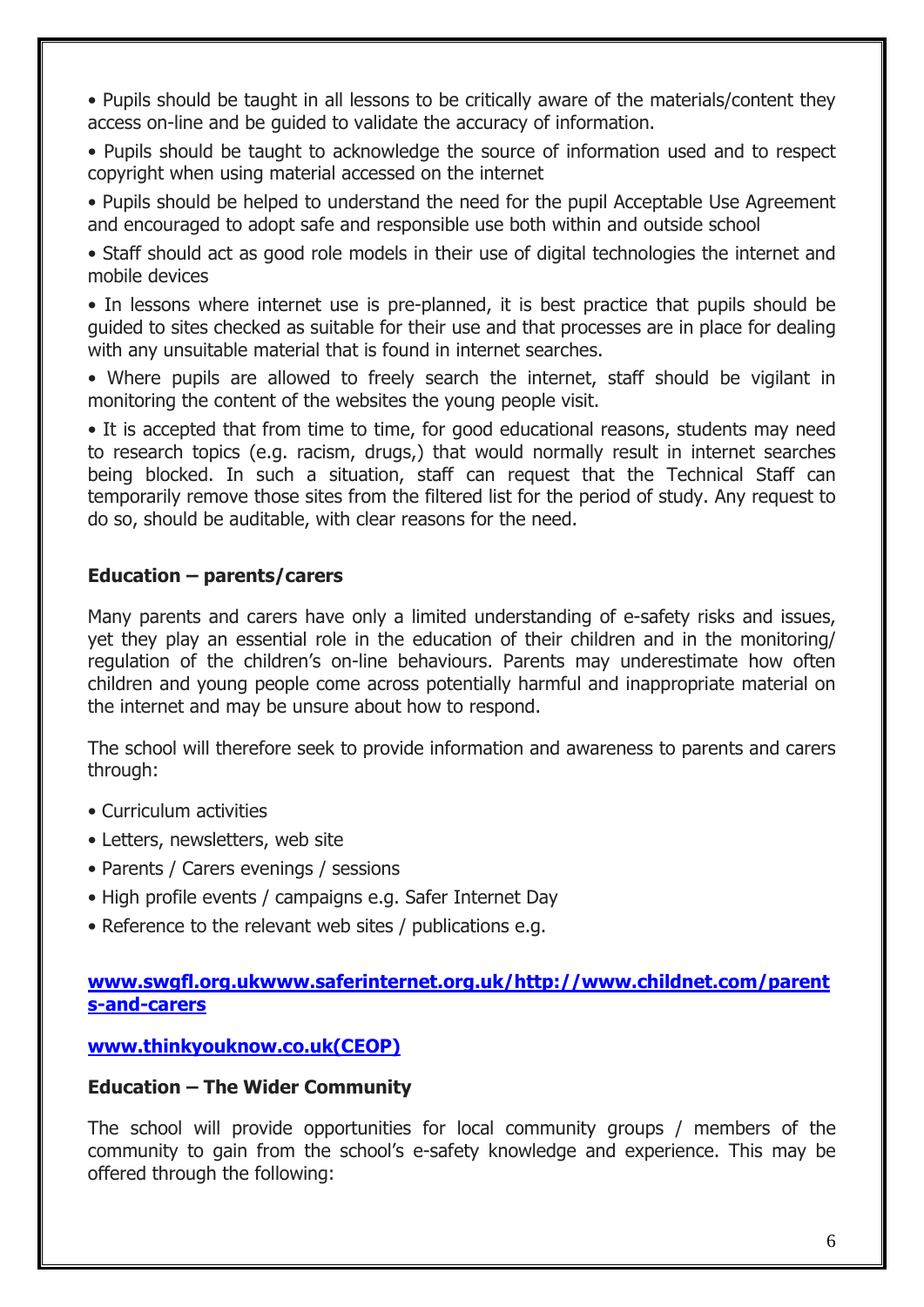• Providing family learning courses in use of new digital technologies, digital literacy and e-safety. E-Safety messages targeted towards grandparents and other relatives as well as parents.

• The school website will provide e-safety information for the wider community

• Supporting community groups e.g. Early Years Settings, Childminders, youth/sports/ voluntary groups to enhance their e-safety provision.

## **Education & Training – Staff / Volunteers**

It is essential that all staff receive e-safety training and understand their responsibilities, as outlined in this policy. Training will be offered as follows:

• A planned programme of formal e-safety training will be made available to staff. This will be regularly updated and reinforced. An audit of the e-safety training needs of all staff will be carried out regularly.

• All new staff should receive e-safety training as part of their induction programme, ensuring that they fully understand the school e-safety policy and Acceptable Use Agreements.

• The E-Safety Co-ordinators will receive regular updates through attendance at external training events (e.g. from SWGfL/LA/other relevant organisations) and by reviewing guidance documents released by relevant organisations.

• This E-Safety policy and its updates will be presented to and discussed by staff in staff meetings.

• The E-Safety Co-ordinators will provide advice/guidance/training to individuals as required.

## **Training – Governors**

Governors should take part in e-safety training/awareness sessions, with particular importance for those who are members of Outcomes for Pupils committee. This may be offered in a number of ways:

• Attendance at training provided by the Local Authority / National Governors Association / or other relevant organisation (e.g. SWGfL).

• Participation in school training/information sessions for staff or parents (this may include attendance at assemblies/lessons).

## **Technical – infrastructure / equipment, filtering and monitoring**

The school (in partnership with JSPC Services) will be responsible for ensuring that the school infrastructure/network is as safe and secure as is reasonably possible and that policies and procedures approved within this policy are implemented. It will also need to ensure that the relevant people named in the above sections will be effective in carrying out their e-safety responsibilities:

• School technical systems will be managed in ways that ensure that the school meets recommended technical requirements.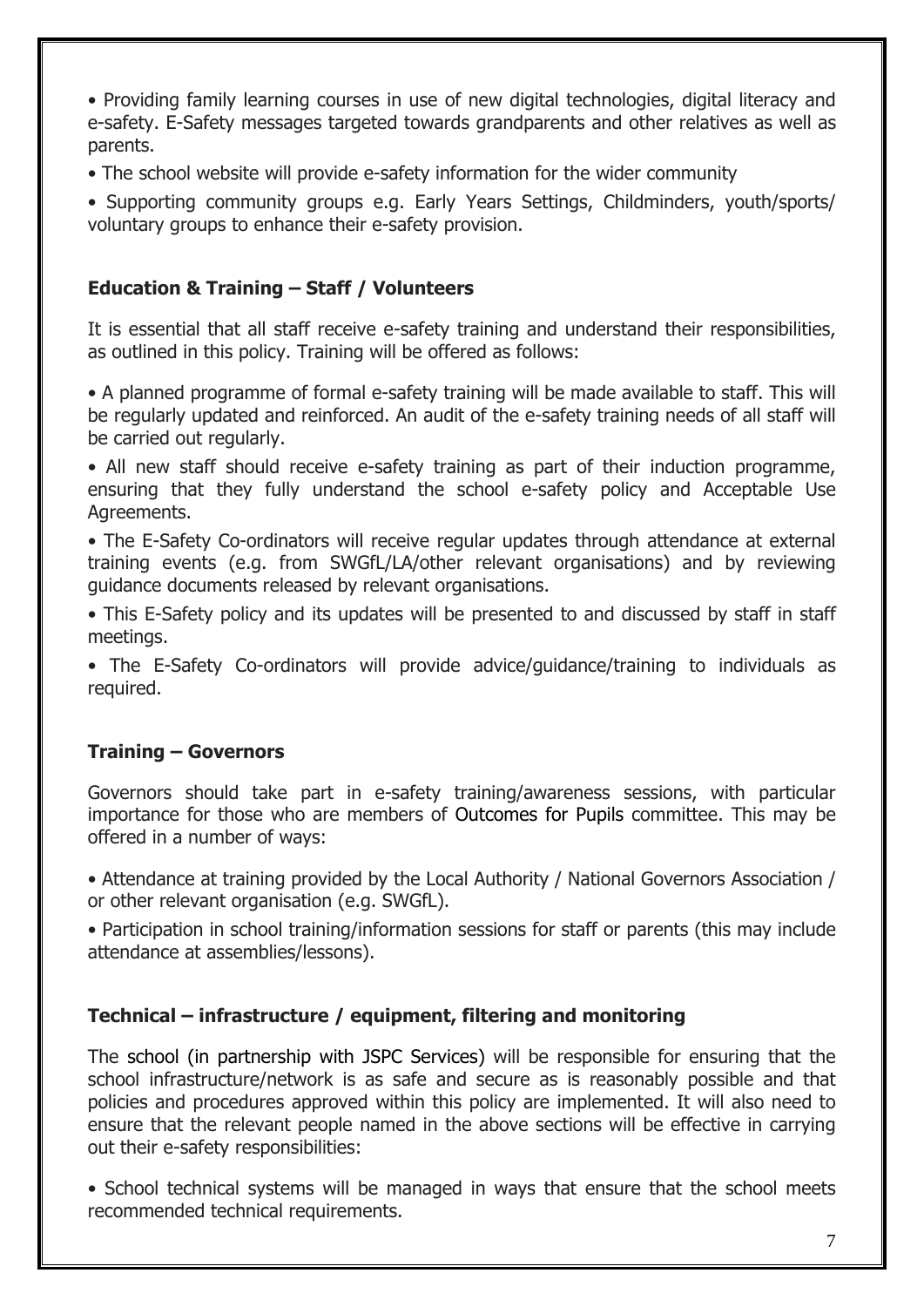- There will be regular reviews and audits of the safety and security of technical systems.
- Servers, wireless systems and cabling must be securely located and physical access restricted.
- All users will have clearly defined access rights to school technical systems and devices.

• Edgar Reyes responsible for ensuring that software licence logs are accurate and up to date and that regular checks are made to reconcile the number of licences purchased against the number of software installations. Inadequate licencing could cause the school to breach the Copyright Act which could result in fines or unexpected licensing costs).

• Internet access is filtered for all users. Illegal content (child sexual abuse images) is filtered by the broadband or filtering provider. Content lists are regularly updated and internet use is logged and regularly monitored. There is a clear process in place to deal with requests for filtering changes.

• The school has provided enhanced/differentiated user-level filtering.

• School technical staff regularly monitor and record the activity of users on the school technical systems and users are made aware of this in the Acceptable Use Agreement.

• An appropriate system is in place for users to report any actual/potential technical incident/security breach to the relevant person, Headteacher, as agreed.

• Appropriate security measures are in place to protect the servers, firewalls, routers, wireless systems, work stations, mobile devices etc. from accidental or malicious attempts which might threaten the security of the school systems and data. These are tested regularly. The school infrastructure and individual workstations are protected by up to date virus software.

• An agreed policy is in place for the provision of temporary access of "guests" (e.g. trainee teachers, supply teachers, visitors) onto the school systems.

• An agreed policy is in place regarding the extent of personal use that users (staff/pupils/ community users) and their family members are allowed on school devices that may be used out of school.

• An agreed policy is in place that allows staff to/forbids staff from downloading executable files and installing programmes on school devices.

• An agreed policy is in place regarding the use of removable media (e.g. memory sticks/ CDs/DVDs) by users on school devices. Personal data cannot be sent over the internet or taken off the school site unless safely encrypted or otherwise secured.

#### **Use of digital and video images**

The development of digital imaging technologies has created significant benefits to learning, allowing staff and pupils instant use of images that they have recorded themselves or downloaded from the internet. However, staff, parents/carers and pupils need to be aware of the risks associated with publishing digital images on the internet. Such images may provide avenues for cyber bullying to take place. Digital images may remain available on the internet forever and may cause harm or embarrassment to individuals in the short or longer term. It is common for employers to carry out internet searches for information about potential and existing employees.

The school will inform and educate users about these risks and will implement policies to reduce the likelihood of the potential for harm: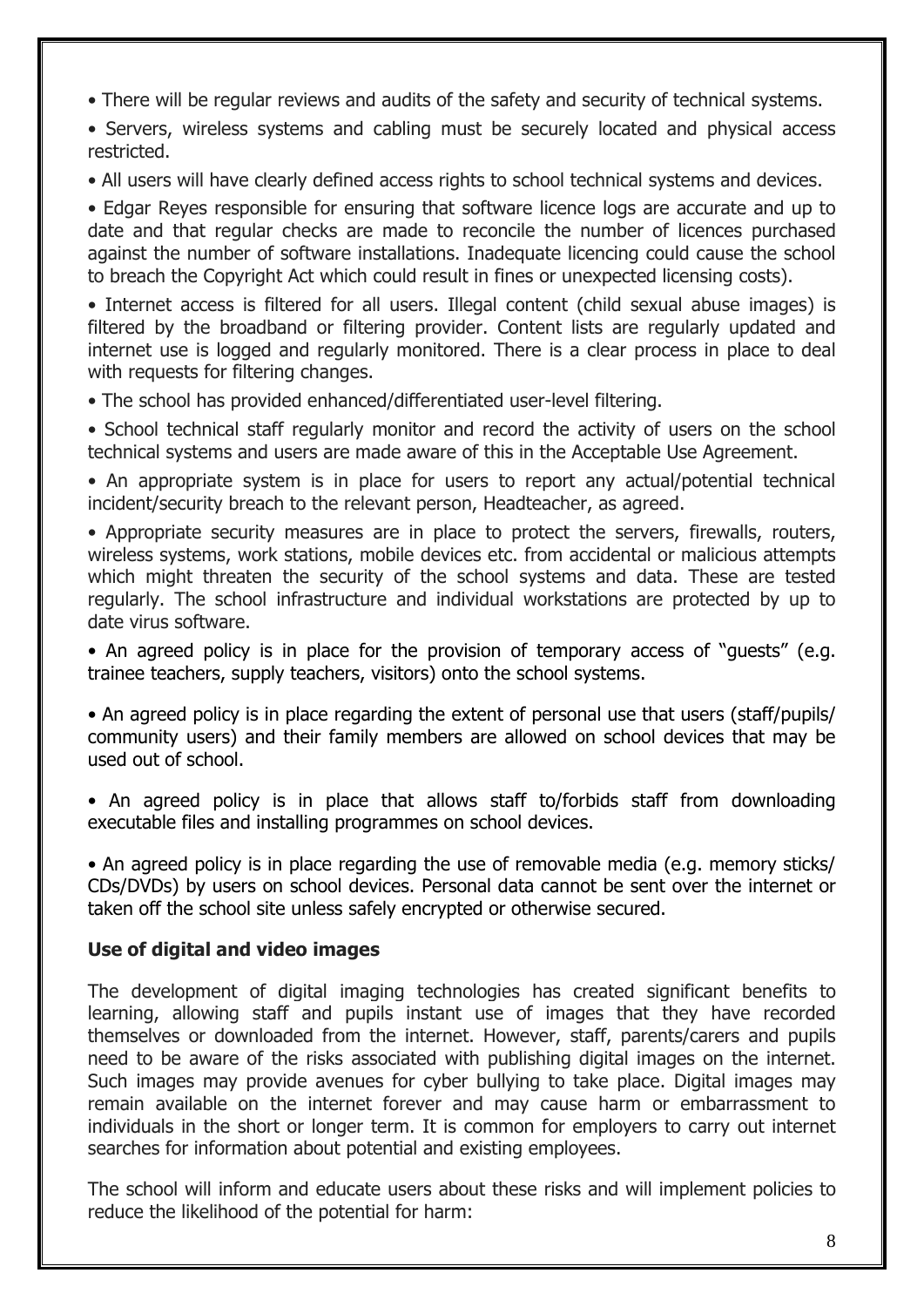• When using digital images, staff should inform and educate pupils about the risks associated with the taking, use, sharing, publication and distribution of images. In particular, they should recognise the risks attached to publishing their own images on the internet e.g. on social networking sites.

• In accordance with guidance from the Information Commissioner's Office, parents/ carers are welcome to take videos and digital images of their children at school events for their own personal use (as such use in not covered by the Data Protection Act). To respect everyone's privacy and in some cases protection, these images should not be published/made publicly available on social networking sites, nor should parents/carers comment on any activities involving other pupils in the digital/video images.

• Staff and volunteers are allowed to take digital/video images to support educational aims, but must follow school policies concerning the sharing, distribution and publication of those images. Those images should only be taken on school equipment; the personal equipment of staff should not be used for such purposes.

• Care should be taken when taking digital/video images that pupils are appropriately dressed and are not participating in activities that might bring the individuals or the school into disrepute.

• Pupils must not take, use, share, publish or distribute images of others without their permission

• Photographs published on the website, or elsewhere that include pupils will be selected carefully and will comply with good practice guidance on the use of such images.

• Pupils' full names will not be used anywhere on a website or blog, particularly in association with photographs, unless express parental permission has been sought beforehand.

• Written permission from parents or carers will be obtained before photographs of pupils are published on the school website (covered as part of an agreement signed by parents or carers on the initial enrolment form and as and when required).

• Pupil's work can only be published with the permission of the pupil and parents or carers.

#### **Data Protection**

Personal data will be recorded, processed, transferred and made available according to the Data Protection Act 1998 which states that personal data must be:

- Fairly and lawfully processed
- Processed for limited purposes
- Adequate, relevant and not excessive
- Accurate
- Kept no longer than is necessary
- Processed in accordance with the data subject's rights
- Secure
- Only transferred to others with adequate protection.

#### **The school must ensure that:**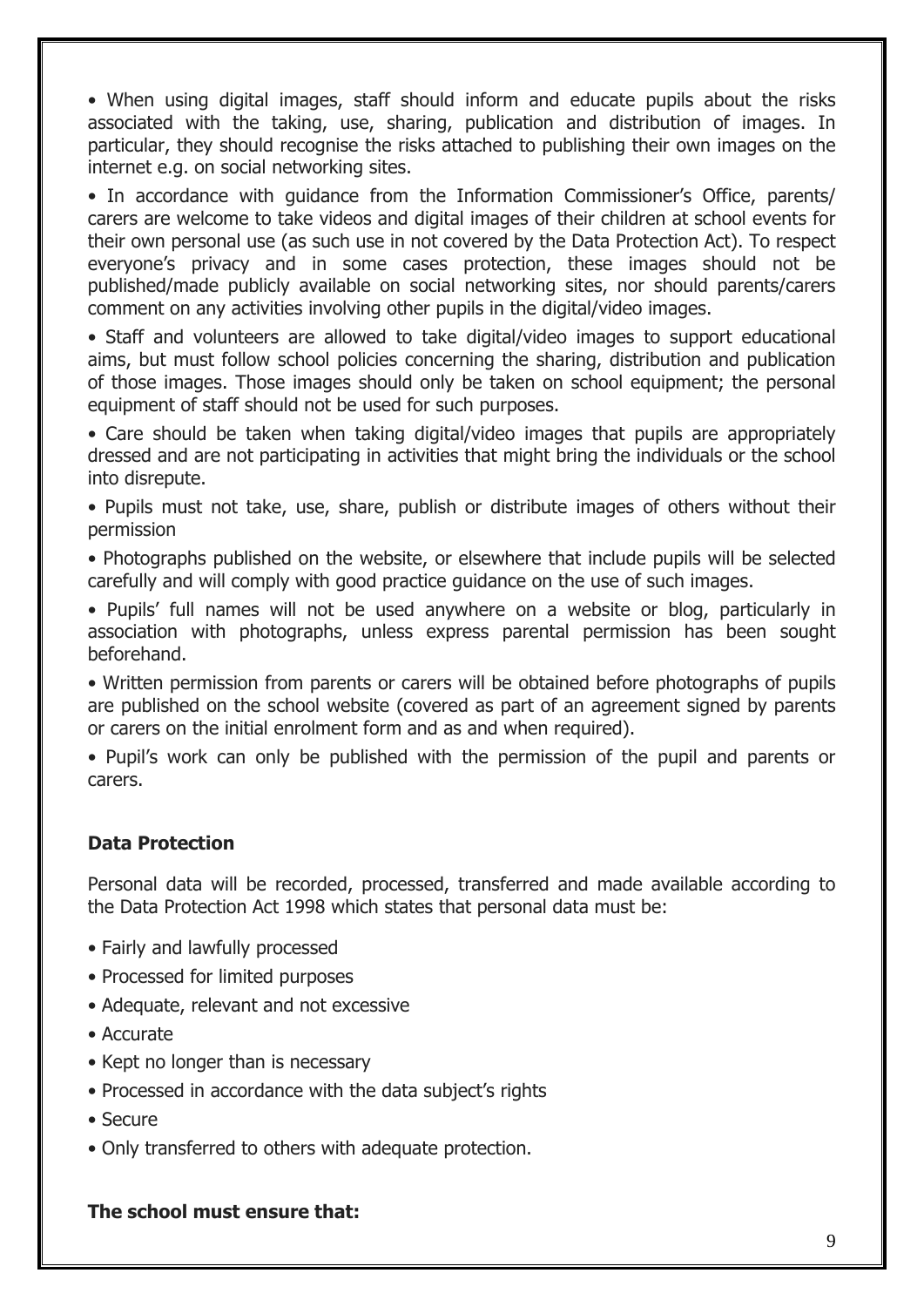• It will hold the minimum personal data necessary to enable it to perform its function and it will not hold it for longer than necessary for the purposes it was collected for.

• Every effort will be made to ensure that data held is accurate, up to date and that inaccuracies are corrected without unnecessary delay.

• All personal data will be fairly obtained in accordance with the "Privacy Notice" and lawfully processed in accordance with the "Conditions for Processing".

- It has a Data Protection Policy
- It is registered as a Data Controller for the purposes of the Data Protection Act (DPA)

• Responsible persons are appointed/identified - Senior Information Risk Officer (SIRO) and Information Asset Owners (IAOs)

- Risk assessments are carried out
- It has clear and understood arrangements for the security, storage and transfer of personal data

• Data subjects have rights of access and there are clear procedures for this to be obtained

• There are clear and understood policies and routines for the deletion and disposal of data

• There is a policy for reporting, logging, managing and recovering from information risk incidents

• There are clear Data Protection clauses in all contracts where personal data may be passed to third parties

• There are clear policies about the use of cloud storage / cloud computing which ensure that such data storage meets the requirements laid down by the Information Commissioner's Office.

## **Responsibilities**

The school's Senior Information Risk Officer (SIRO) is the School Business Manager. This person will keep up to date with current legislation and guidance and will:

 determine and take responsibility for the school's information risk policy and risk assessment

The school has identified Information Asset Owners (IAOs) for the following types of data being held:

- Pupil Information Headteacher, School Business Manager and Office Staff.
- Staff Information Headteacher and School Business Manager.
- Assessment Data Headteacher, Deputy Headteacher, Assistant Headteachers and all Class Teachers.

The IAOs will manage and address risks to the information and will understand:

- what information is held, for how long and for what purpose,
- how information has been amended or added to over time, and
- who has access to protected data and why.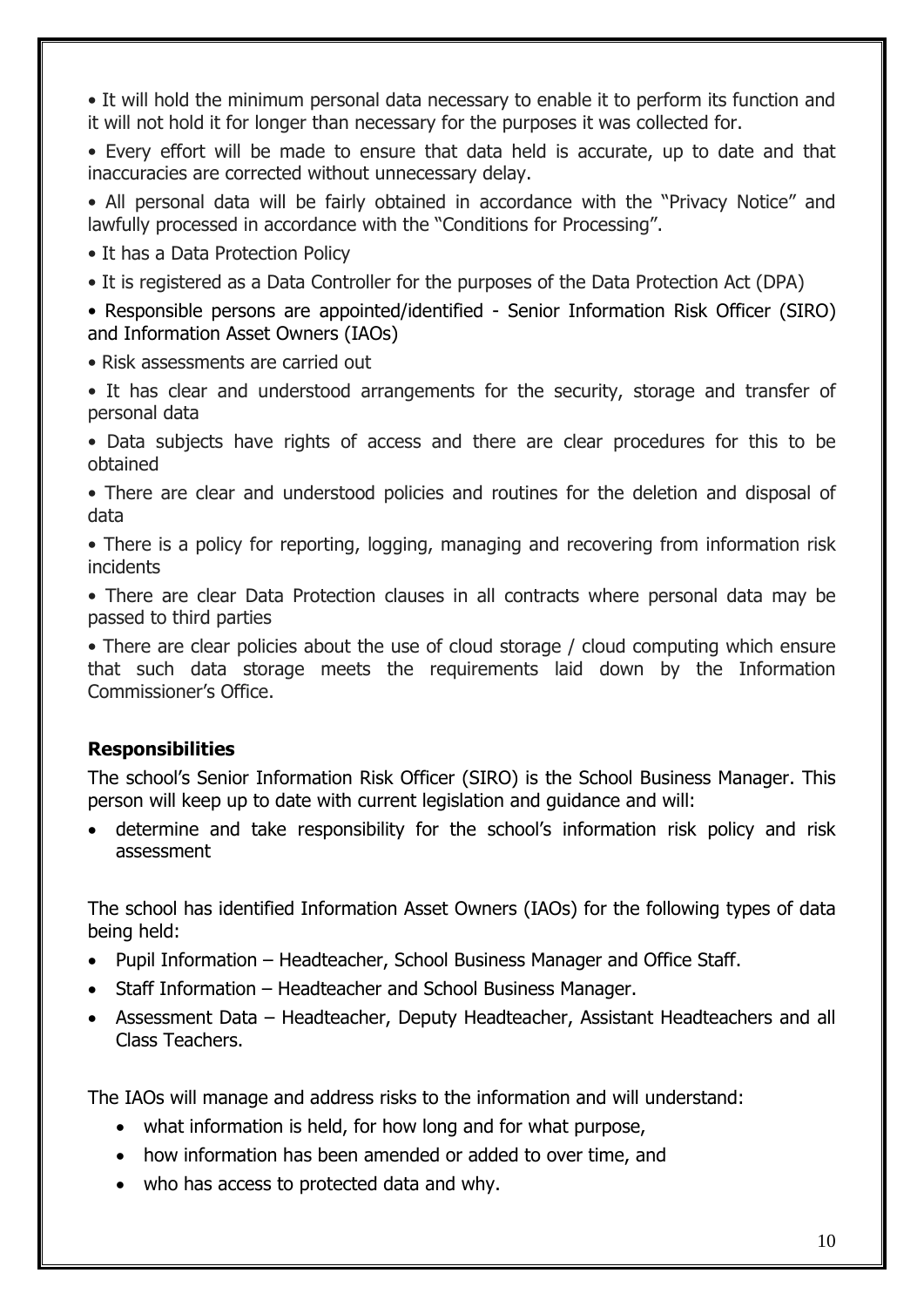## **Staff must ensure that they:**

• At all times take care to ensure the safe keeping of personal data, minimising the risk of its loss or misuse.

• Use personal data only on secure password protected computers and other devices, ensuring that they are properly "logged-off" at the end of any session in which they are using personal data.

•Transfer data using encryption and secure password protected devices.

#### **When personal data is stored on any portable computer system, memory stick or any other removable media:**

- the data must be encrypted and password protected
- the device must be password protected
- the device must offer approved virus and malware checking software

• the data must be securely deleted from the device, in line with school policy (below) once it has been transferred or its use is complete

#### **Communications**

A wide range of rapidly developing communications technologies has the potential to enhance learning. When using communication technologies, the school considers the following as good practice:

• The official school email service may be regarded as safe and secure and is monitored. Users should be aware that email communications are monitored. Staff and pupils should therefore use only the school email service to communicate with others when in school, or on school systems (e.g. by remote access).

• Users must immediately report, to the nominated person – in accordance with the school policy, the receipt of any communication that makes them feel uncomfortable, is offensive, discriminatory, threatening or bullying in nature and must not respond to any such communication.

• Any digital communication between staff and pupils or parents/carers (email, chat, etc.) must be professional in tone and content. These communications may only take place on official (monitored) school systems. Personal email addresses, text messaging or social media must not be used for these communications.

• Pupils should be taught about e-safety issues, such as the risks attached to the sharing of personal details. They should also be taught strategies to deal with inappropriate communications and be reminded of the need to communicate appropriately when using digital technologies.

• Personal information should not be posted on the school website and only official email addresses should be used to identify members of staff.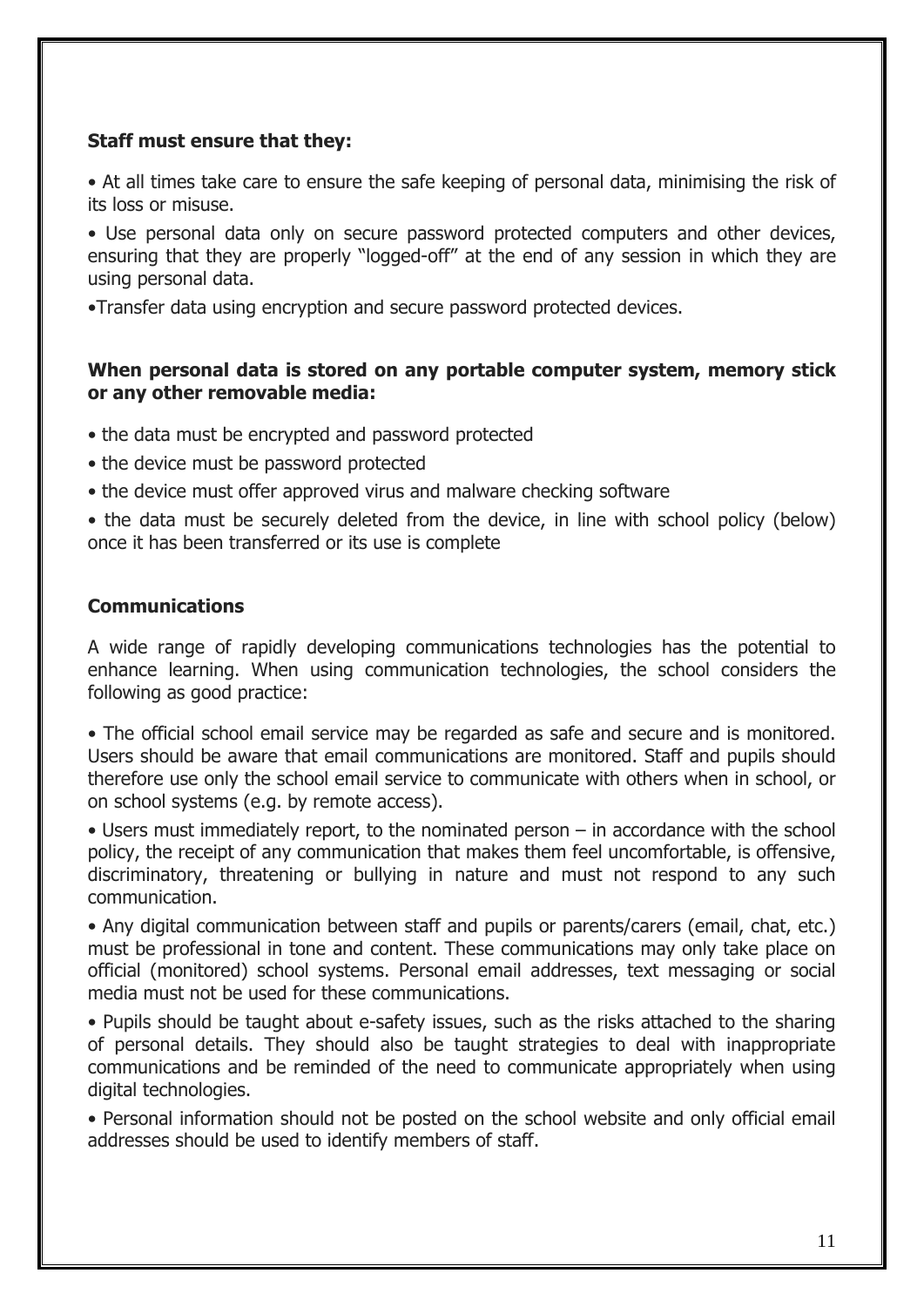## **Social Media - Protecting Professional Identity**

All schools, academies and local authorities have a duty of care to provide a safe learning environment for pupils and staff.

Schools and local authorities could be held responsible, indirectly for acts of their employees in the course of their employment.

Staff members who harass, cyberbully, discriminate on the grounds of sex, race or disability or who defame a third party may render the school or local authority liable to the injured party. Reasonable steps to prevent predictable harm must be in place.

The school provides the following measures to ensure reasonable steps are in place to minimise risk of harm to pupils, staff and the school through limiting access to personal information:

- Training to include: acceptable use; social media risks; checking of settings; data protection; reporting issues.
- Clear reporting guidance, including responsibilities, procedures and sanctions, Risk assessment, including legal risk School staff should ensure that:
- No reference should be made in social media to pupils, parents/carers or school staff.
- They do not engage in online discussion on personal matters relating to members of the school community.
- Personal opinions should not be attributed to the school or local authority.
- Security settings on personal social media profiles are regularly checked to minimise risk of loss of personal information.

The school's use of social media for professional purposes will be checked regularly by the e-safety Co-ordinators.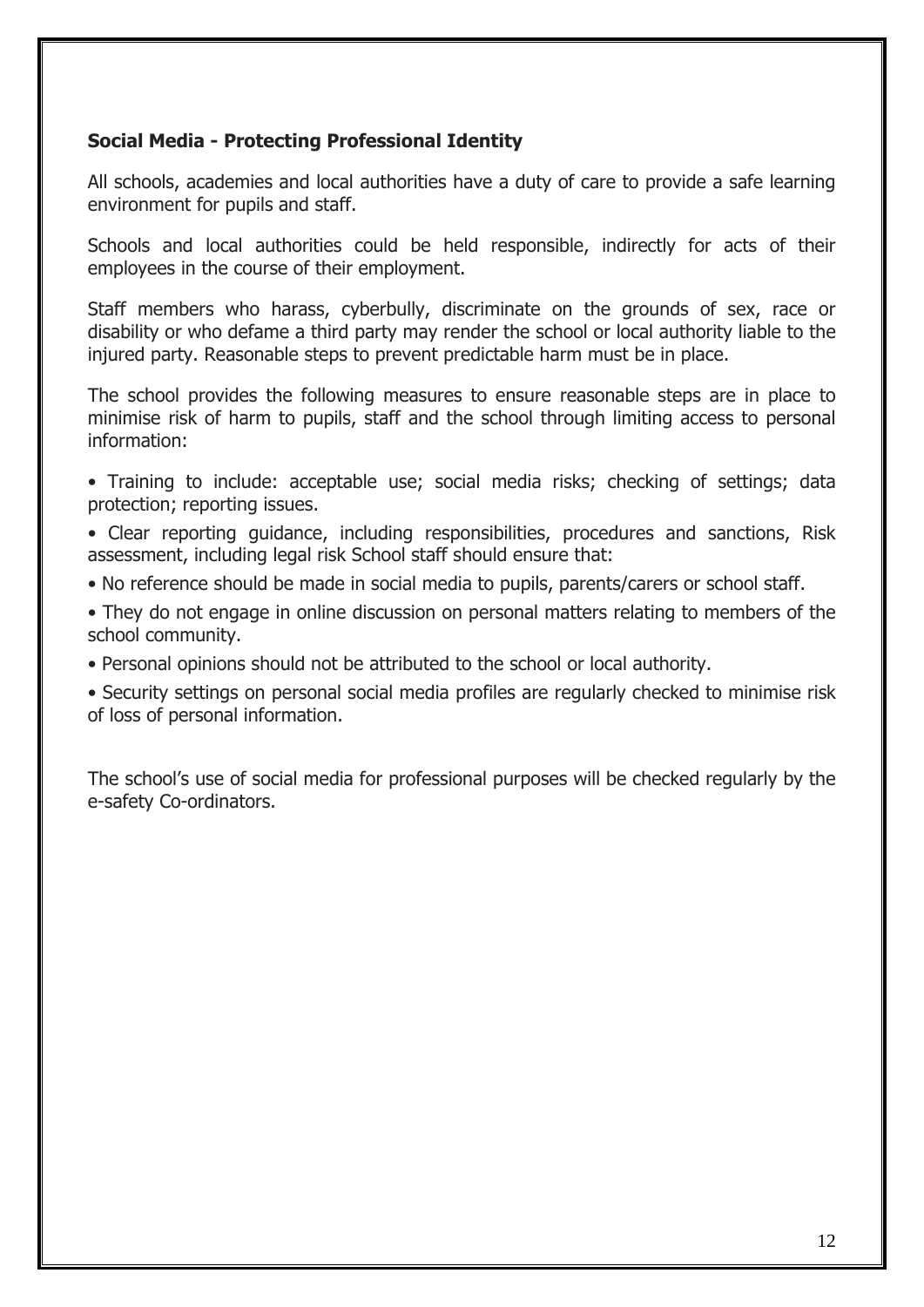## **Unsuitable / inappropriate activities**

The school believes that the activities referred to in the following section would be inappropriate in a school context and that users, as defined below, should not engage in these activities in school or outside school when using school equipment or systems. The school policy restricts usage as follows:

## **User Actions**

|                                                                                                                                                                                       |                                                                                                                                                                                         | Acceptable | Acceptableat<br>certaintimes | Acceptablefor<br>nominated<br>users | Unacceptable | Unacceptable<br>andillegal |
|---------------------------------------------------------------------------------------------------------------------------------------------------------------------------------------|-----------------------------------------------------------------------------------------------------------------------------------------------------------------------------------------|------------|------------------------------|-------------------------------------|--------------|----------------------------|
| <b>Users shall</b><br>not visit<br>Internet<br>sites, make,<br>post,<br>download,<br>upload, data<br>transfer,<br>communicate<br>or pass on,<br>material,<br>remarks,<br>proposals or | Child sexual abuse images - The making, production or distribution of<br>indecent images of children. Contrary to The Protection of Children Act 1978                                   |            |                              |                                     |              | x                          |
|                                                                                                                                                                                       | Grooming, incitement, arrangement or facilitation of sexual acts against<br>children Contrary to the Sexual Offences Act 2003.                                                          |            |                              |                                     |              | x                          |
|                                                                                                                                                                                       | Possession of an extreme pornographic image (grossly offensive, disgusting or<br>otherwise of an obscene character) Contrary to the Criminal Justice and<br><b>Immigration Act 2008</b> |            |                              |                                     |              | x                          |
|                                                                                                                                                                                       | criminally racist material in UK - to stir up religious hatred (or hatred on the<br>grounds of sexual orientation) - contrary to the Public Order Act 1986                              |            |                              |                                     |              | x                          |
| comments<br>that contain<br>or relate to:                                                                                                                                             | pornography                                                                                                                                                                             |            |                              |                                     | x            |                            |
|                                                                                                                                                                                       | promotion of any kind of discrimination                                                                                                                                                 |            |                              |                                     | x            |                            |
|                                                                                                                                                                                       | threatening behaviour, including promotion of physical violence or mental<br>harm                                                                                                       |            |                              |                                     | x            |                            |
|                                                                                                                                                                                       | any other information which may be offensive to colleagues or breaches the<br>integrity of the ethos of the school or brings the school into disrepute                                  |            |                              |                                     | x            |                            |
|                                                                                                                                                                                       | Using school systems to run a private business                                                                                                                                          |            |                              |                                     | x            |                            |
| Using systems, applications, websites or other mechanisms that bypass the filtering or other safeguards<br>employed by the school                                                     |                                                                                                                                                                                         |            |                              | x                                   |              |                            |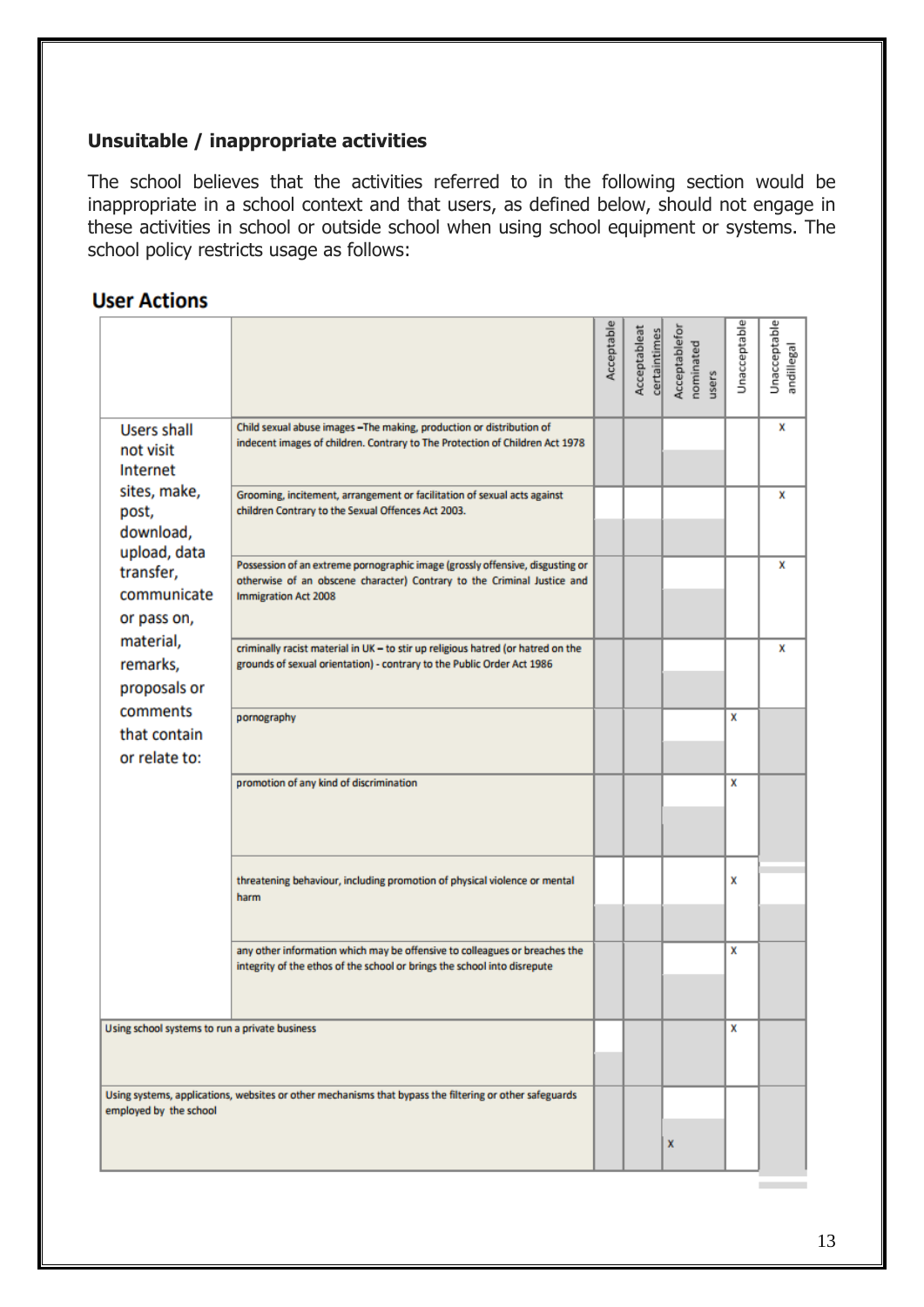|                                                                                                                                                                     | Acceptable | Acceptableat | Acceptablefor<br>certaintimes<br>nominated<br>users | Unacceptable | Unacceptable<br>andillegal |
|---------------------------------------------------------------------------------------------------------------------------------------------------------------------|------------|--------------|-----------------------------------------------------|--------------|----------------------------|
|                                                                                                                                                                     |            |              |                                                     |              |                            |
| Infringing copyright                                                                                                                                                |            |              |                                                     | x            |                            |
| Revealing or publicising confidential or proprietary information (eg financial / personal information,<br>databases, computer / network access codes and passwords) |            |              |                                                     | x            |                            |
| Creating or propagating computer viruses or other harmful files                                                                                                     |            |              |                                                     | x            |                            |
| Unfair usage (downloading/uploading large files that hinders others in their use of the internet)                                                                   |            |              |                                                     | x            |                            |
| On-line gaming (educational)                                                                                                                                        |            |              | x                                                   |              |                            |
| On-line gaming (non educational)                                                                                                                                    |            |              | X                                                   |              |                            |
| On-line gambling                                                                                                                                                    |            |              |                                                     | x            |                            |
| On-line shopping / commerce                                                                                                                                         |            |              | x                                                   |              |                            |
| <b>File sharing</b>                                                                                                                                                 |            |              | X                                                   |              |                            |
| Use of social media                                                                                                                                                 |            |              | x                                                   |              |                            |
| Use of messaging apps                                                                                                                                               |            |              | x                                                   |              |                            |
| Use of video broadcasting eg Youtube                                                                                                                                |            |              | x                                                   |              |                            |

## **Responding to incidents of misuse**

This guidance is intended for use when staff need to manage incidents that involve the use of online services. It encourages a safe and secure approach to the management of the incident. Incidents might involve illegal or inappropriate activities (see "User Actions" above).

#### **Illegal Incidents**

If there is any suspicion that the web site(s) concerned may contain child abuse images, or if there is any other suspected illegal activity, refer to the right hand side of the Flowchart (below and appendix) for responding to online safety incidents and report immediately to the police.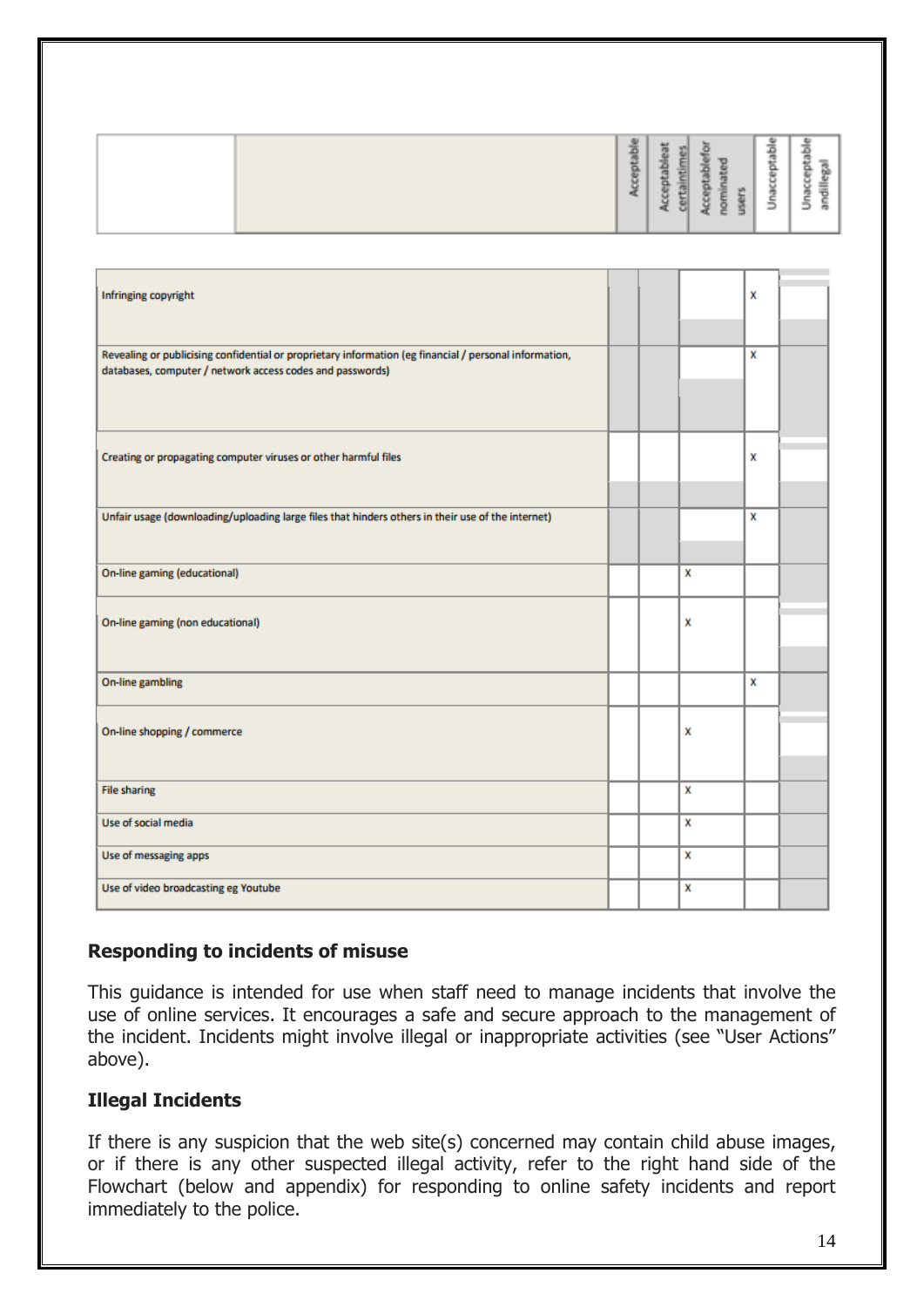#### **Other Incidents**

It is hoped that all members of the school community will be responsible users of digital technologies, who understand and follow school policy. However, there may be times when infringements of the policy could take place, through careless or irresponsible or, very rarely, through deliberate misuse.

#### **In the event of suspicion, all steps in this procedure should be followed:**

• Have more than one senior member of staff involved in this process. This is vital to protect individuals if accusations are subsequently reported.

• Conduct the procedure using a designated computer that will not be used by young people and if necessary can be taken off site by the police should the need arise. Use the same computer for the duration of the procedure.

• It is important to ensure that the relevant staff should have appropriate internet access to conduct the procedure, but also that the sites and content visited are closely monitored and recorded (to provide further protection).

• Record the URL of any site containing the alleged misuse and describe the nature of the content causing concern. It may also be necessary to record and store screenshots of the content on the machine being used for investigation. These may be printed, signed and attached to the form (except in the case of images of child sexual abuse – see below)

• Once this has been completed and fully investigated the group will need to judge whether this concern has substance or not. If it does then appropriate action will be required and could include the following:

- Internal response or discipline procedures
- Involvement by Local Authority or national / local organisation (as relevant).
- Police involvement and/or action

• If content being reviewed includes images of Child abuse then the monitoring should be halted and referred to the Police immediately. Other instances to report to the police would include:

- incidents of "grooming" behaviour
- the sending of obscene materials to a child
- adult material which potentially breaches the Obscene Publications Act criminally racist material
- other criminal conduct, activity or materials
- Isolate the computer in question as best you can. Any change to its state may hinder a later police investigation.

It is important that all of the above steps are taken as they will provide an evidence trail for the school and possibly the police and demonstrate that visits to these sites were carried out for child protection purposes. The completed form should be retained by the group for evidence and **reference purposes.**